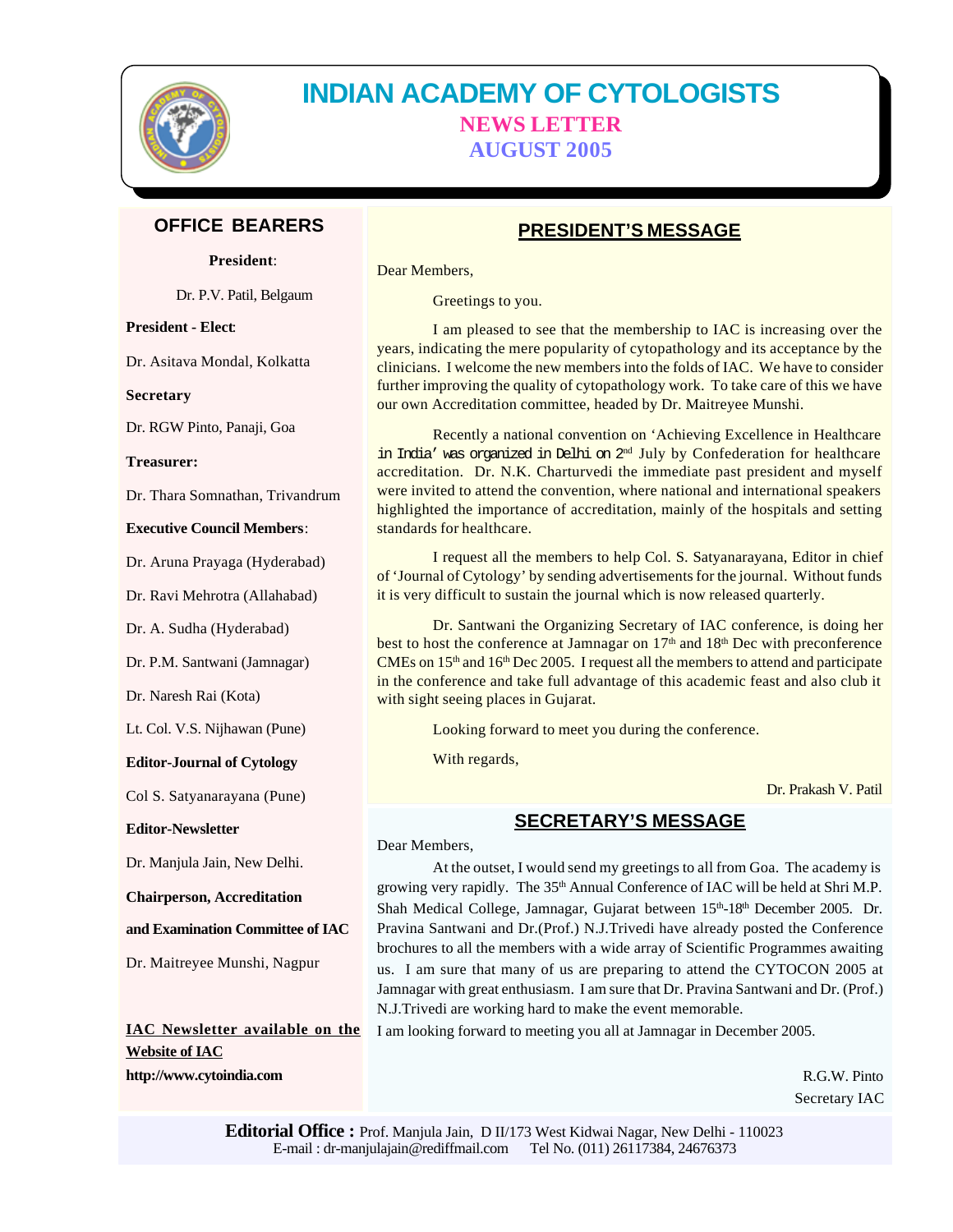## **Satya Monga Award**

Last date: 31<sup>st</sup> October 2005 It is for the best paper published in the field on Immunocytochemistry. **Regulations**:

- 1. Publication should be after 2002
- 2. Publication should be in an Indexed Journal.
- 3. Candidate must be one of the authors or co-authors of the article
- 4. Applicant should submit in writing permission from other co authors for entering the paper for the award.
- 5. Reprint of this should be sent to:  **Dr. R.G.W. Pinto**

Secretary IAC, 3 Sunshine Building, Benard Guedes Road Panaji, Goa,

### **IAC Fellowship**

Last date for receipt of completed applications: 31<sup>st</sup> October 2005. No. of Fellowships : One The IAC offers a training fellowship for doctors practicing in India. Those interested may apply to:

**Dr. R.G.W. Pinto**

Secretary, IAC 3,SunshineBuilding Benard Guedes Road,Panaji, Goa

## **Notice for General Body Meeting**

The next General Body Meeting of the IAC will be held during the  $35<sup>th</sup>$ Annual Conference of the IAC on  $17<sup>th</sup>$  December 2005 at 6.00 pm in Shri M.P.Shah Medical College, Auditorium, Jamnagar, Gujarat. Any member willing to send agenda to be discussed may send it to the undersigned before 30<sup>th</sup> September 2005 at the following address:

> Dr. R.G.W. Pinto Secretary IAC Sunshine Building Flat No.3 Benard Guedes Road Panaji, Goa, 403001

# **News Ranchi**

A guest lecture on Renal Tumors and a slide seminar on Cytology was organized at Ranchi on  $25<sup>th</sup>$  and  $26<sup>th</sup>$  August 2005 by Dr A.K. Verma and Dr M.K. Rai. The Guest Faculty was Dr R.G.W. Pinto.

Dr K.K.Unni (Mayo Clinic, Rochester, USA) and Dr Franco Bertoni (Italy) will be visiting India and delivering lectures at CMEs in: Bangalore :  $12<sup>th</sup>$  and  $13<sup>th</sup>$  August 2005 Trivandrum : 15<sup>th</sup> August 2005 Goa : 18<sup>th</sup> and 19<sup>th</sup> August 2005.

Dr Asitava Mondal will be delivering the Dr Aptekar Memorial Award & Oration on 29<sup>th</sup> August, 2005 at Cama & Albless Hospital, Mumbai on Past, Present and Future Prospects of Cytopathology".

# **Surendranagar, Gujarat**

At the CME held on 9, 10 February 2005, Dr Deepak Joshi presented the slide seminar on Cytology. The Organisers were Dr H.T. Parekh (Chairman) and Dr A.S. Agnihotri (Secretary).

#### **Guntur**

A CME on Bone Tumors was held at Guntur on 19<sup>th</sup> August 2005. Dr N. Jambekar, Dr Usha Kini, Dr C. Sundaram, Dr Shyamla Baskaran and Dr R.G.W. Pinto were the Faculty. The Chairman of the Organising Committee was Dr. Vishwesharao (Dean, Guntur Medical College).

### **Belgaum**

At the Annual CME and PG course in Pathology, held between 9-11 August 2005. Dr Muktha Pai presented the slide Seminar in Cytology. Dr P.R. Malur (Professor and Head, J.N. Medical College, Belgaum) was the Programme Director.

# **Agenda for the General Body Meeting of IAC at Shri M.P. Shah Medical College, Jamnagar, Gujarat to be held on 17th December 2005**

- 1. Remarks by the President IAC
- 2. Confirmation of minutes of the General Body Meeting held at Gandhi Medical College, Bhopal, on 18<sup>th</sup> December 2004.
- 3. Report of the Secretary
- 4. Report of the Treasurer
- 5. Report of the Chairperson A&E Committee
- 6. Report of the Editor, Journal of Cytology
- 7. Report of the Editor, IAC Newsletter
- 8. To nominate the President for 2006
- 9. To nominate the President Elect for 2006
- 10. To nominate the Secretary for 2006
- 11. To nominate the Treasurer for 2006
- 12. To nominate the Chairperson A&E Committee for 2006.
- 13. To nominate the Editor, Journal of Cytology for 2006.
- 14. To nominate the Editor, IAC Newsletter for 2006.
- 15. To nominate the Executive Committee members for 2006.
- 16. To select the recipient of P.N.Wahi Academy Oration for 2006.
- 17. To select the recipient of the Ernest Fernandes Award Slide Seminar for 2006.
- 18. To select the venue of the next IAC Conference for 2006.
- 19. IAC Fellowships
- 20. To select the topics of the CME, Workshop, Symposium for 2006.
- 21. Any other matter with the permission of the Chair.

Dr.R.G.W.Pinto Secretary.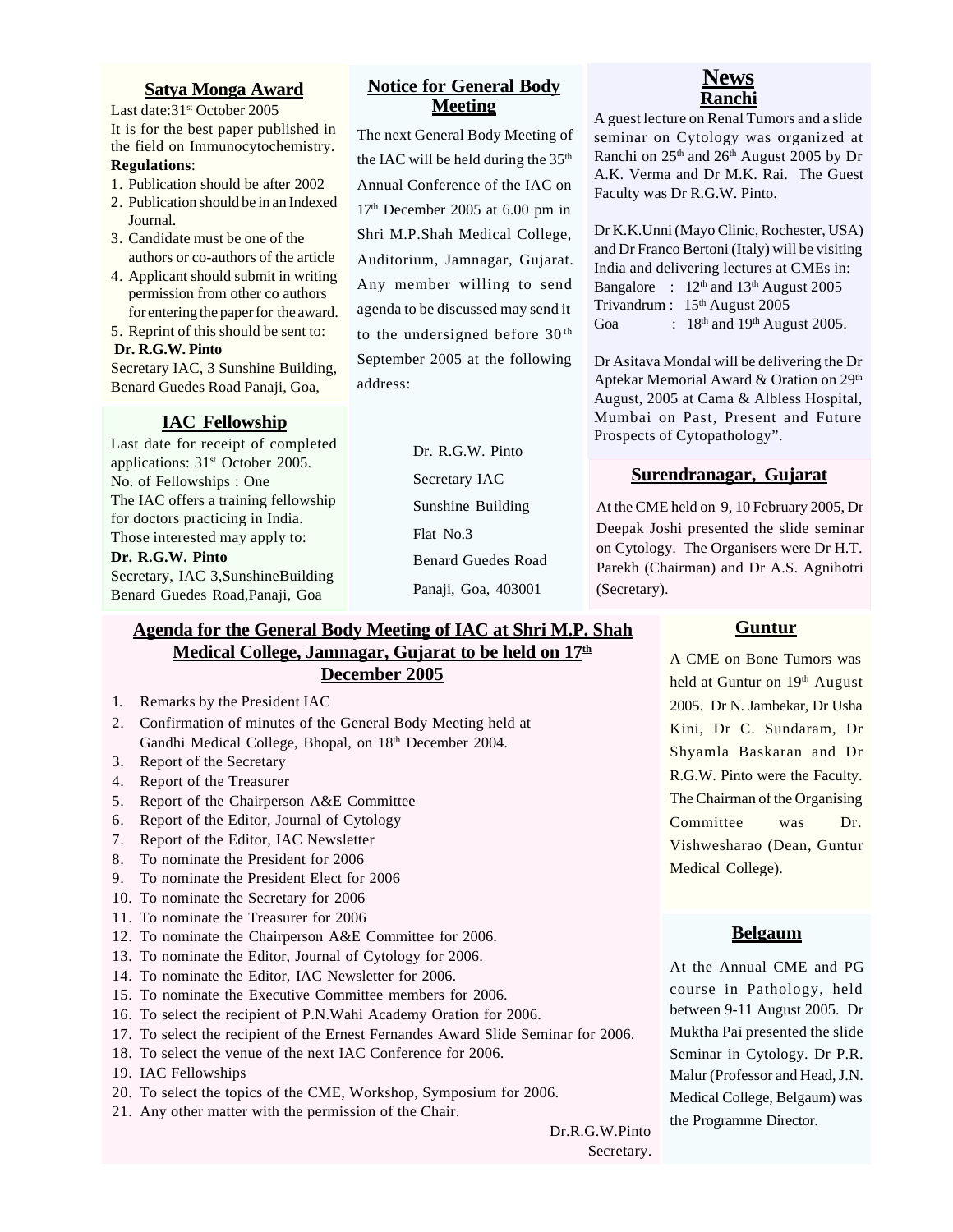# **CYTOCON 2005**

#### **35th ANNUAL CONFERENCE OF INDIAN ACADEMY OF CYTOLOGISTS**

Venue : M.P.Shah Medical College, Jamnagar (Gujarat) Dates:  $15<sup>th</sup> - 18<sup>th</sup>$  December 2005

## **15th DECEMBER - 2005**

Pre-conference workshop on FNAC of skin and adnexal lesions (Dermatocytology)

Moderator : Dr. Aruna Prayaga (Hyderabad) Normal Cytology of Skin and Adnexae : Dr. Anand Loya (Hyderabad) Inflammatory lesions : Col. S. Satyanarayana (Pune) Benign and Malignant Skin Adnexal Tumour : Dr. A. Prayaga (Hyderabad) Metastatic Lesions of Skin : (TMH Mumbai) Lymphoproliferative Disorders : Dr. S. Radhika (Chandigarh)

## **LUNCH**

### **15TH DECEMBER 2005 POST LUNCH SESSION**

06. Dr. Saran (New Delhi.)

03. Dr. Sudha (Hyderabad) 04. Dr. Anita Bhaduri (Mumbai) 05. Dr. Nalini Gupta (Chandigarh)

Kodachrome Slide Seminar 01. Dr. R.G.W. Pinto (Goa) 02. Dr. I. Satish Rao (Hyderabad)

### **WORKSHOP II**

Workshop on Colposcopy (Probable)

## **16th DECEMBER 2005**

#### **Preconference CME on Cytology of Liver and Spleen Lesions Moderator Dr. Venkateswaran K. Iyer (AIIMS, New Delhi)**

- 1. Scope and Limitations of Liver FNAC Dr. Manju Aron, AIIMS, N.Delhi
- 2. Role of Radiology in Diagnosis of Liver and Spleen Pathology Dr. Manpreet Gulati, AIIMS, N.Delhi
- Lesions of the Liver
- 4. FNAC of Hepatocellular Carcinoma Prof. K. Verma, AIIMS, New Delhi
- 5. FNAC of Metastatic and Rare Tumours Dr. Mukta Ramadwar, TMH, Mumbai of the Liver
- 6. FNAC of Paediatric Liver Masses Dr. VK Iyer, AIIMS, New Delhi.
- 7. FNAC of Spleen Prof. Shyama Jain, MAMC, N.Delhi Case Presentation: FNAC of Unusual liver lesions Prof. Aileen Wee, Singapore **Case Presentations:**

Dr. Ravi Mehrotra, MLNMC, Allahabad Dr. A. Mondal, Kolkata Dr. S. Mathur, AIIMS, New Delhi. Prof. CV Raghuveer, KMC, Mangalore Prof. M. Munshi, GMC, Nagpur Prof. RGW Pinto, GMC, Goa Dr. S. Radhika, PGI, Chandigarh Col. S.Satyanarayana, AFMC, Pune.

3. FNAC of Non-neoplastic and Infective Prof. A. Rajwanshi, PGI , Chandigarh

### **INAUGURATION CULTURAL PROGRAMME 17th - 18th DECEMBER - 2005**

35th Annual Conference of Indian Academy of Cytologists **17th DECEMBER 2005**

P.N. Wahi Academy oration : Dr. Maitreyee Munshi (Nagpur) Shirin Mehtaji Award : Dr. Nirag Jhala (U.S.A.) Guest Lecture : Constanting the Constanting Constanting Constanting Constanting Dr. Darshana Jhala (U.S.A.) Nalinibai Thakkar Award Papers, Jwala Devi Award Papers Proffered Papers I & II Poster

**General Body Meeting**

# **GRAND DINNER / BANQUET**